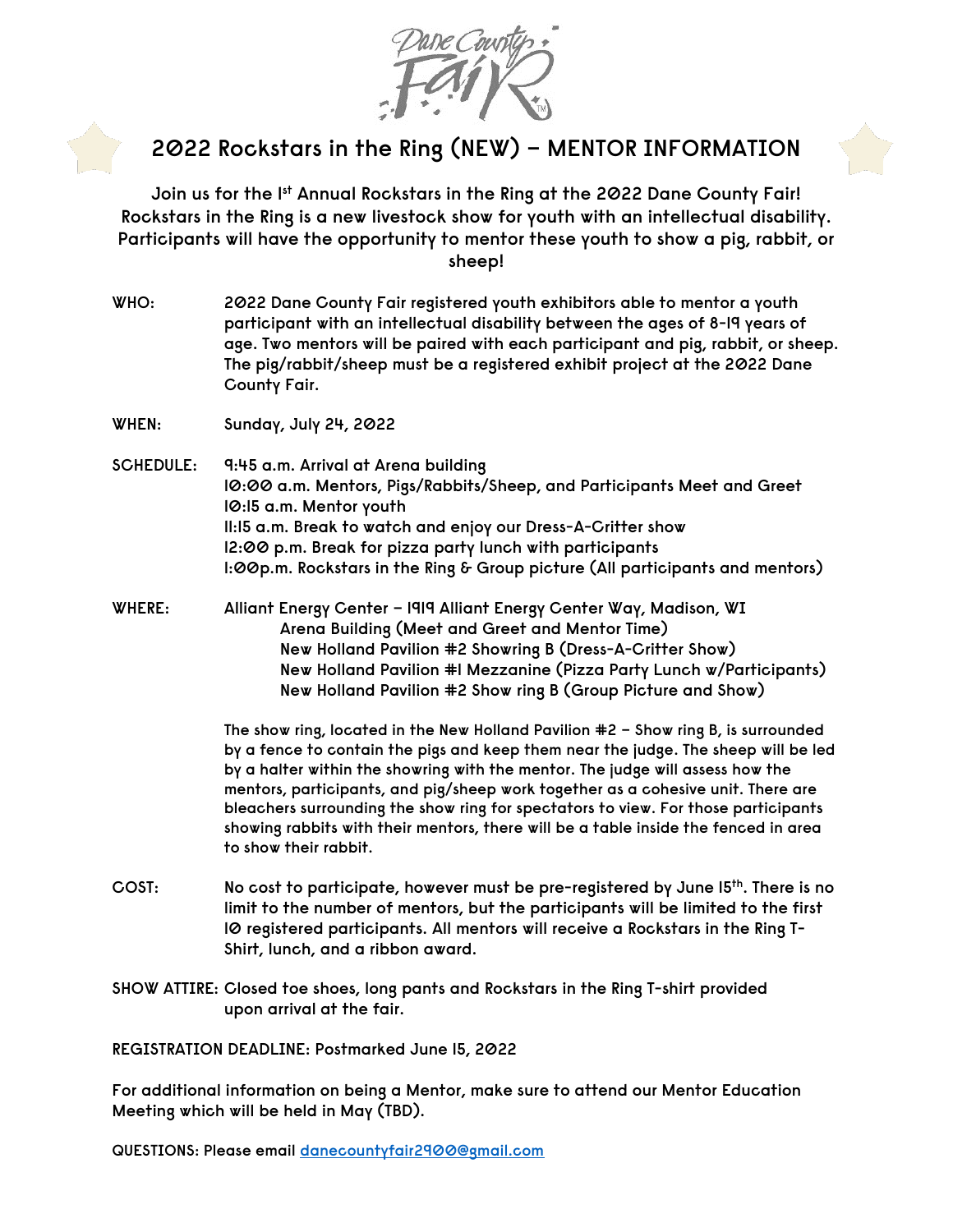

| 2022 Rockstars in the Ring – Mentor Registration Form                                                                     |
|---------------------------------------------------------------------------------------------------------------------------|
| <b>Mentor Name:</b>                                                                                                       |
| Address:                                                                                                                  |
| City/State/Zip:                                                                                                           |
| <b>Email Address:</b>                                                                                                     |
| Youth: $\Box$ S $\Box$ M $\Box$ L $\Box$ XL<br>Adult: $\Box$ S $\Box$ M $\Box$ L $\Box$ XL $\Box$ XXL<br>T-Shirt: (check) |
| Animal for show: (check)<br>Swine<br>$\Box$ Rabbit<br>$\Box$ Sheep                                                        |
| Dietary Restrictions for Pizza Party lunch with Participants:                                                             |
| Why were you interested in being a mentor?                                                                                |
|                                                                                                                           |
| Parent/Legal Guardian Name(s):                                                                                            |
| Address (if different from mentor):                                                                                       |
| <b>Emergency Contact Name and Cell Number:</b>                                                                            |
| <b>Relationship to mentor:</b>                                                                                            |
| Submit registration form and mail to:<br>Dane County Fair<br><b>Rockstars in the Ring</b>                                 |

**PO Box 287 [Oregon, WI 53575](mailto:danecountyfair2900@gmail.com)  danecountyfair2900@gmail.com**